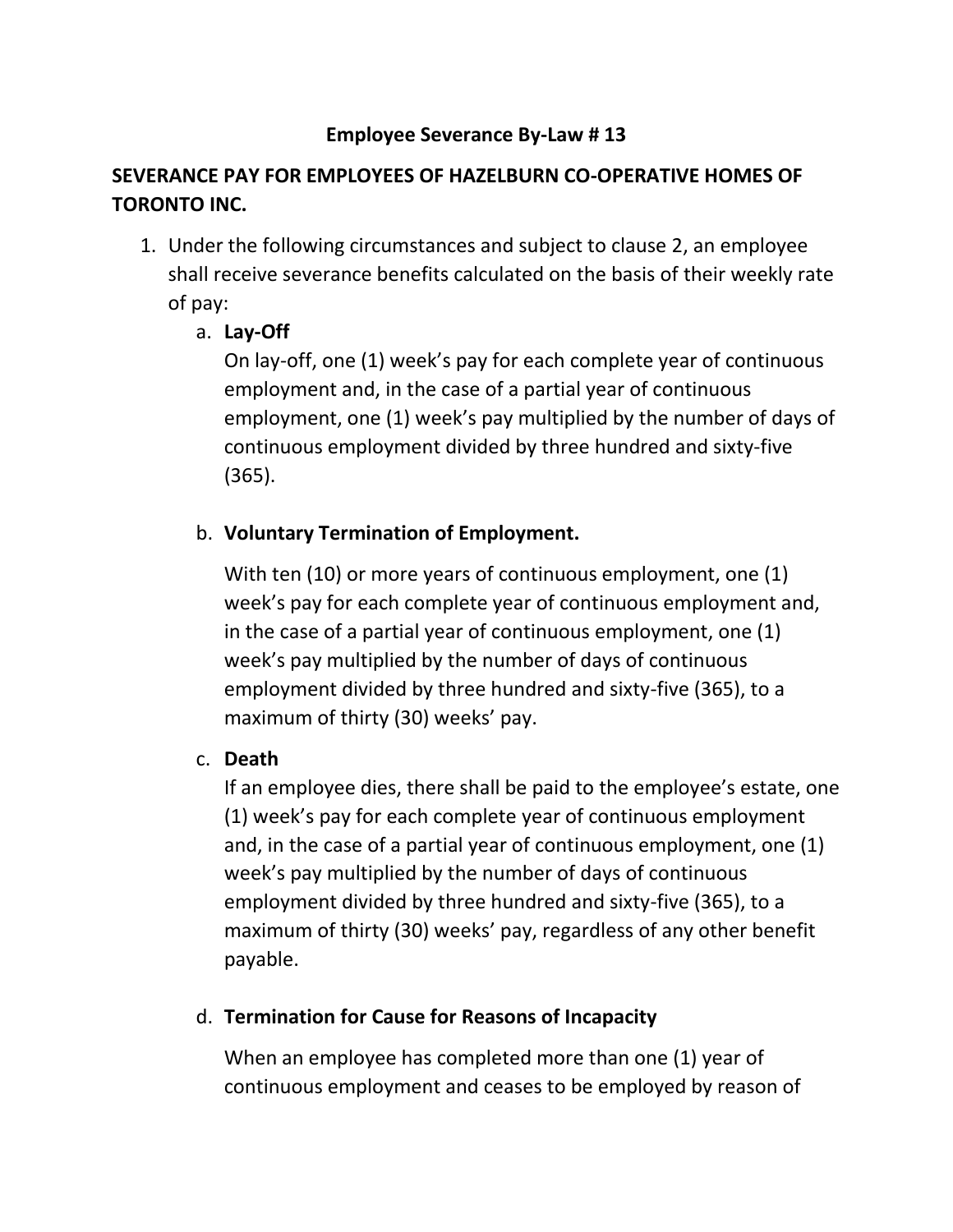termination for cause for reasons of incapacity, one (1) week's pay for each complete year of continuous employment and, in the case of a partial year of continuous employment, one (1) week's pay multiplied by the number of days of continuous employment divided by three hundred and sixty-five (365), to a maximum of twenty-eight (28) weeks.

## e. **Termination for Cause for Reasons of Incompetence**

When an employee has completed more than ten (10) years of continuous employment and ceases to be employed by reason of termination for cause for reasons of incompetence, one (1) week's pay for each complete year of continuous employment and, in the case of a partial year of continuous employment, one (1) week's pay multiplied by the number of days of continuous employment divided by three hundred and sixty-five (365), to a maximum of twenty-eight (28) weeks.

- 2. The period of continuous employment used in the calculation of severance benefits payable to an employee under this Article shall be reduced by any period of continuous employment in respect of which the employee was already granted severance pay, retiring leave or a cash gratuity in lieu of retiring leave. Under no circumstances shall the maximum severance pay provided under clause 1 be pyramided.
- 3. The weekly rate of pay referred to in the above clauses shall be the weekly rate of pay to which the employee is entitled for the position in the prescribed employment contract and rate of pay immediately prior to the termination of their employment and based on the typical hours worked by that employee.
- 4. Definitions:

**Incapacity**: The long term physical, mental or emotional inability to perform the required job description. Proof of incapacity must be provided by medical documents stating clearly the employee's incapacity to perform their job description. At the discretion of the Hazelburn Board of Directors,